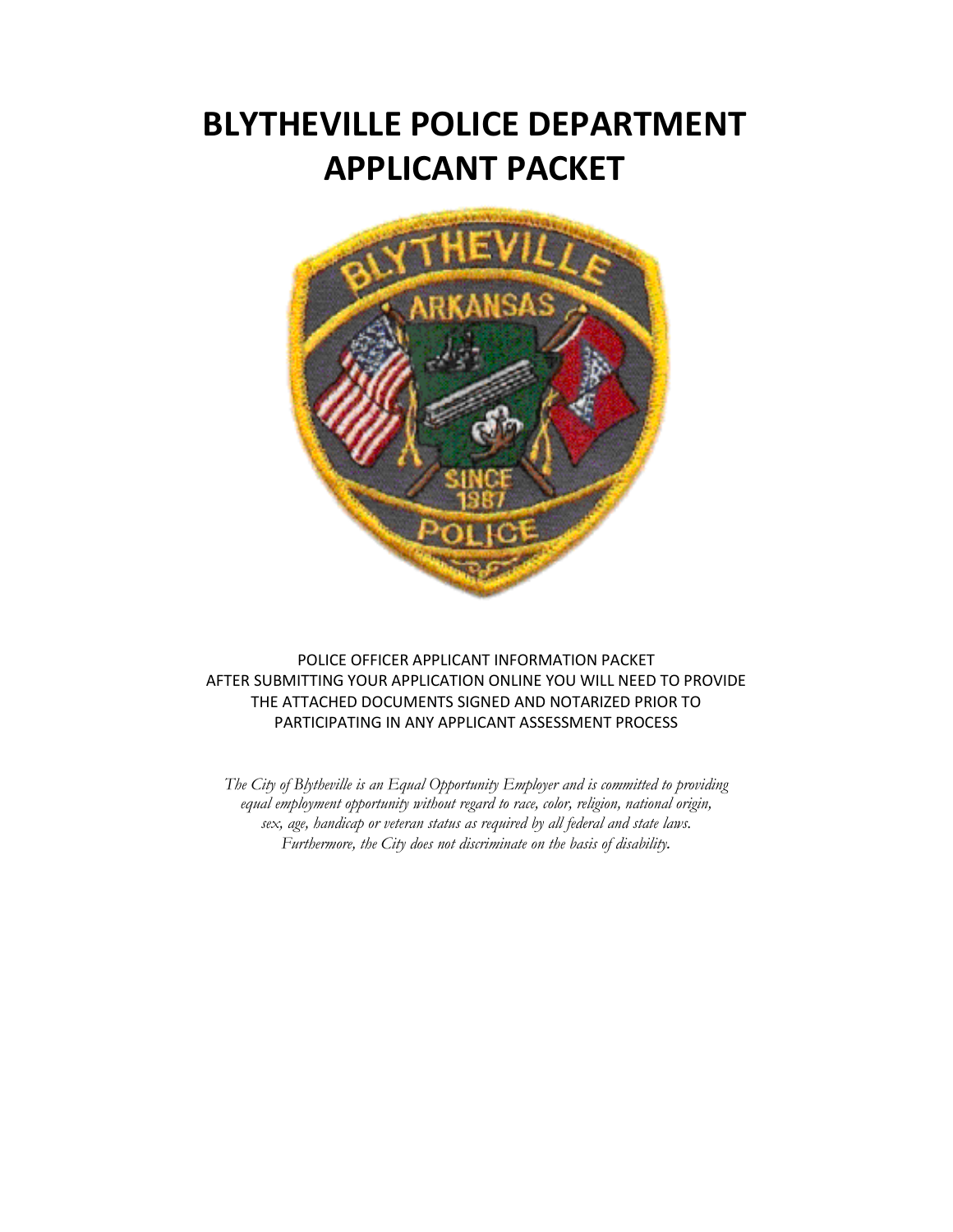| <b>BLYTHEVILLE POLICE DEPARTMENT</b><br><b>Application for Employment position of Police Oficer</b><br>(PRE-EMPLOYMENT QUESTIONNAIRE) (AN EQUAL OPPORTUNITY EMPLOYER)                                                                                                                                                                                                                                                |                                    |                       |                 |                                     |                     |              |                           |
|----------------------------------------------------------------------------------------------------------------------------------------------------------------------------------------------------------------------------------------------------------------------------------------------------------------------------------------------------------------------------------------------------------------------|------------------------------------|-----------------------|-----------------|-------------------------------------|---------------------|--------------|---------------------------|
| PERSONAL INFORMATION                                                                                                                                                                                                                                                                                                                                                                                                 |                                    |                       |                 | DATE:                               |                     |              |                           |
| Name:                                                                                                                                                                                                                                                                                                                                                                                                                |                                    |                       |                 |                                     |                     |              |                           |
|                                                                                                                                                                                                                                                                                                                                                                                                                      | <b>LAST</b>                        |                       |                 | <b>FIRST</b>                        |                     |              | <b>MIDDLE</b>             |
| Address:                                                                                                                                                                                                                                                                                                                                                                                                             | <b>STREET</b>                      |                       |                 | <b>CITY</b>                         |                     | <b>STATE</b> | ZIP                       |
| Phone Number:                                                                                                                                                                                                                                                                                                                                                                                                        |                                    | E-Mail:               |                 |                                     |                     |              |                           |
| SPECIAL QUESTIONS: The information below is required as a bona fide occupational qualification for the position of Police<br>Officer. They are dictated by law / other legally permissible reason.                                                                                                                                                                                                                   |                                    |                       |                 |                                     |                     |              |                           |
| Are you 21 years of age or older?                                                                                                                                                                                                                                                                                                                                                                                    | Yes                                | N <sub>0</sub>        |                 | Do you have a valid Drivers License |                     | Yes          | No                        |
| Are you a U.S. Citizen?                                                                                                                                                                                                                                                                                                                                                                                              | Yes                                | No                    |                 |                                     |                     |              |                           |
| Have you been convicted of a Felony<br>or Misdemeanor offense? **                                                                                                                                                                                                                                                                                                                                                    | Yes                                | No                    | If Yes Explain: |                                     |                     |              |                           |
| I understand and agree that I may be required to take one or more physical and psychological examinations, drug test or screen, and<br>polygraph tests, as a condition of employment. I agree to consent to take sure test(s) at such time as designated by the city and to release the<br>city, its directors, officers, agents or employees from any claim arising in connection with the use of such test(s). Yes |                                    |                       |                 |                                     |                     |              | N <sub>0</sub>            |
| ** You will not be denied employment solely because of an arrest or conviction record. Unless the offense is related to the job for which you<br>have applied.                                                                                                                                                                                                                                                       |                                    |                       |                 |                                     |                     |              |                           |
| Do you fluently speak any foriegn languages?                                                                                                                                                                                                                                                                                                                                                                         |                                    | Yes<br>N <sub>0</sub> |                 |                                     |                     |              |                           |
| Are you employed now?                                                                                                                                                                                                                                                                                                                                                                                                | Yes<br>No                          | <b>Current Salary</b> |                 |                                     | When Can You Start? |              |                           |
| May we contact your current Employer?                                                                                                                                                                                                                                                                                                                                                                                | Yes                                | N <sub>0</sub>        |                 | Have you ever applied here before?  |                     | Yes          | No                        |
| <b>EDUCATION</b>                                                                                                                                                                                                                                                                                                                                                                                                     | <b>NAME AND LOCATION OF SCHOOL</b> |                       |                 | Years<br><b>Attended</b>            | Did you<br>Graduate |              | Subject<br><b>Studied</b> |
| <b>Elementary School</b>                                                                                                                                                                                                                                                                                                                                                                                             |                                    |                       |                 |                                     |                     |              |                           |
| High School                                                                                                                                                                                                                                                                                                                                                                                                          |                                    |                       |                 |                                     |                     |              |                           |
| Vocational, Business,<br>College, Other                                                                                                                                                                                                                                                                                                                                                                              |                                    |                       |                 |                                     |                     |              |                           |
| <b>GENERAL</b><br>Subjects or Special Study or Research Work?                                                                                                                                                                                                                                                                                                                                                        |                                    |                       |                 |                                     |                     |              |                           |

The City of Blytheville and it's agencies are equal opportunity at will employers

The Age Discrimination in Employment Act of 1967 prohibits discrimination of the basis of age with respect to individuals who are at least 40 years of age.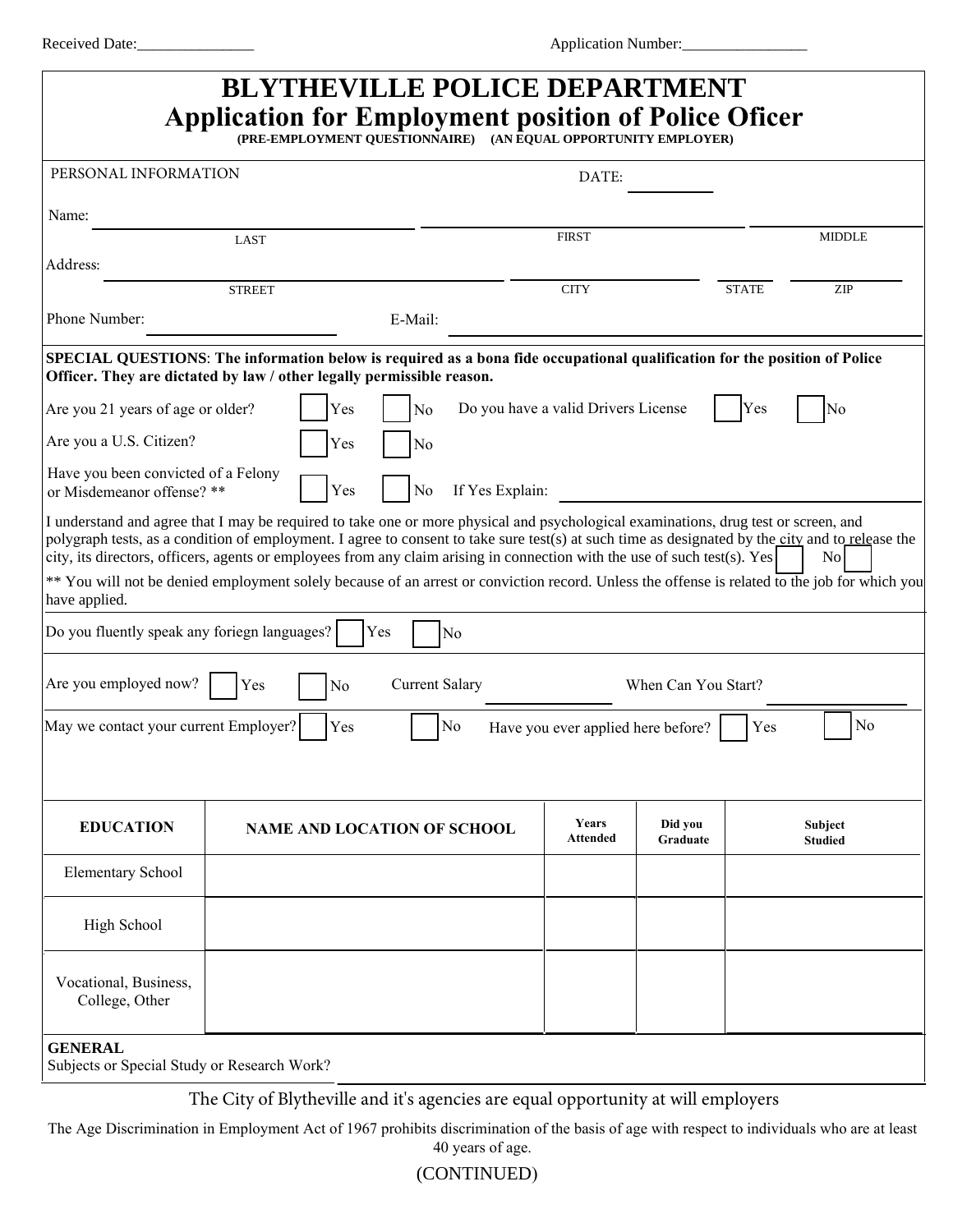|                                              |                                                                   | FORMER EMPLOYERS (LIST BELOW THE LAST FOUR EMPLOYERS, STARTING WITH THE LAST ONE FIRST)                                                                                                                                                                                                                                                                                   |                |                 |                                                      |                           |
|----------------------------------------------|-------------------------------------------------------------------|---------------------------------------------------------------------------------------------------------------------------------------------------------------------------------------------------------------------------------------------------------------------------------------------------------------------------------------------------------------------------|----------------|-----------------|------------------------------------------------------|---------------------------|
| <b>DATES</b><br><b>EMPLOYED</b>              | <b>NAME AND ADDRESS OF EMPLOYER</b>                               |                                                                                                                                                                                                                                                                                                                                                                           | <b>SALARY</b>  | <b>POSITION</b> |                                                      | <b>REASON FOR LEAVING</b> |
| From / To                                    |                                                                   |                                                                                                                                                                                                                                                                                                                                                                           |                |                 |                                                      |                           |
| From / To                                    |                                                                   |                                                                                                                                                                                                                                                                                                                                                                           |                |                 |                                                      |                           |
| From / To                                    |                                                                   |                                                                                                                                                                                                                                                                                                                                                                           |                |                 |                                                      |                           |
| From / To                                    |                                                                   |                                                                                                                                                                                                                                                                                                                                                                           |                |                 |                                                      |                           |
| <b>REFERENCE:</b>                            |                                                                   | Please list 3 persons not releated to you, whom you've known at least one year                                                                                                                                                                                                                                                                                            |                |                 |                                                      |                           |
| NAME:                                        |                                                                   | <b>ADDRESS</b>                                                                                                                                                                                                                                                                                                                                                            |                |                 | <b>YEARS</b><br><b>BUSINESS</b><br><b>ACQUAINTED</b> |                           |
|                                              |                                                                   |                                                                                                                                                                                                                                                                                                                                                                           |                |                 |                                                      |                           |
|                                              |                                                                   |                                                                                                                                                                                                                                                                                                                                                                           |                |                 |                                                      |                           |
|                                              |                                                                   |                                                                                                                                                                                                                                                                                                                                                                           |                |                 |                                                      |                           |
|                                              |                                                                   | Do you have any limitations that would prevent you from performing the job functions of a Police Officer?                                                                                                                                                                                                                                                                 |                |                 | Yes                                                  | $\rm No$                  |
| If Yes, What Accomodations<br>will you need? |                                                                   |                                                                                                                                                                                                                                                                                                                                                                           |                |                 |                                                      |                           |
| <b>Emergency Contact:</b>                    |                                                                   |                                                                                                                                                                                                                                                                                                                                                                           |                |                 |                                                      |                           |
|                                              | <b>NAME</b>                                                       |                                                                                                                                                                                                                                                                                                                                                                           | <b>ADDRESS</b> |                 |                                                      | <b>PHONE</b>              |
|                                              |                                                                   | I the below signed hereby declare, that the information in this application is true and complete to the best of my knowledge and I understand<br>that any falsified statement on this application shall be grounds for the rejection of my application or if hired my dismissal from employment.                                                                          |                |                 |                                                      |                           |
|                                              |                                                                   | I authorize an Investigation of all my statements contained herein and the references listed above to give you any and all information<br>concerning my previous employmenta and any pertinent information that may, personal or otherwise, I will release all parties from all<br>liability for any damage that may result from the information that is released to you. |                |                 |                                                      |                           |
|                                              | wages and salare, be terminated at any time without prior notice. | I understand and agree that, if hired my employment is at-will and for no definite period and that I may, regardless of the date of payment of                                                                                                                                                                                                                            |                |                 |                                                      |                           |
|                                              |                                                                   | I understand that my application may be subject to public disclosure under the Freedom of Information Act.                                                                                                                                                                                                                                                                |                |                 |                                                      |                           |
|                                              | APPLICANT SIGNATURE:                                              |                                                                                                                                                                                                                                                                                                                                                                           |                |                 |                                                      |                           |
| DATE:                                        |                                                                   |                                                                                                                                                                                                                                                                                                                                                                           |                |                 |                                                      |                           |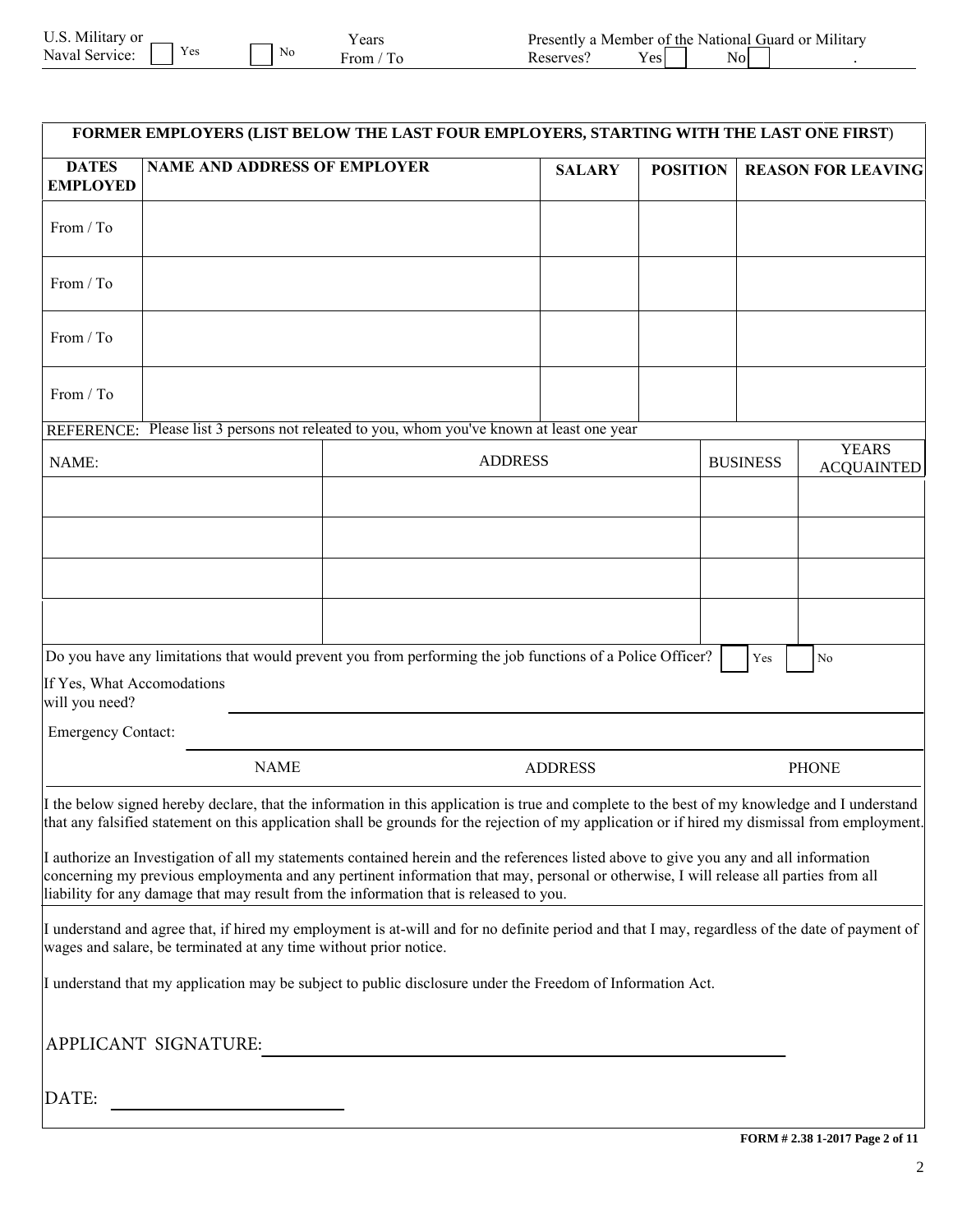# **Blytheville Police Department Applicant Assessment Process**

#### **Minimum Qualifications**

- Must be a U.S. citizen
- Must be a minimum of age 21
- Must possess a current and valid driver's license
- Must be a high school graduate or possess a GED equivalency
- Must have a minimum visual acuity of 20/100 uncorrected; corrected to 20/20
- Must have registered with the U.S. Selective Service System, or otherwise be exempt from such registration
- Must have the ability to read, write and speak the English language

#### **Disqualifiers**

- Any felony conviction including pardons and or expungement of record.
- Misdemeanor convictions or arrests involving crimes of domestic abuse, theft or moral turpitude.
- Discharge from any of the Armed Forces of the United States for unsuitability, unfitness or other misconduct
- Membership in a subversive organization
- Use of an alias with the purpose to defraud, mislead or evade
- Any intentional misrepresentation, falsification or omission of any material fact during the selection process
- Refusal to submit to medical, psychological, drug or *polygraph* (if required) tests / screens /examinations
- Failure of any medical, psychological, drug, or polygraph tests / screens / examinations
- Refusal to sign any document or release as required by the Blytheville Police Dept. assessment process

#### **Discretionary Disqualifiers**

The following disqualifiers may, upon review by the Blytheville Police Department, make you ineligible to work for the department:

- An inability to perform the essential functions of the position.
- Excessive traffic violations: DUI, reckless moving citations.
- Commission of a felony.
- Any discharge from the United States armed forces other than an honorable discharge.
- Debts demonstrated an unwillingness to honor fiscal contracts or just debts.
- Any other conduct or pattern of conduct of moral turpitude that would tend to disrupt, diminish, or otherwise jeopardize public trust in the law enforcement profession.

#### **Applicants must satisfactorily complete all of the following Minimum requirements:**

- Physical Assessment Test(s) Pass / Fail
- Written Assessment Test(s)
- Skills Assessment Test(s)
- Background investigation
- Interview with department executive staff
- Passing recommendation from a medical examination
- Passing recommendation from a psychological examination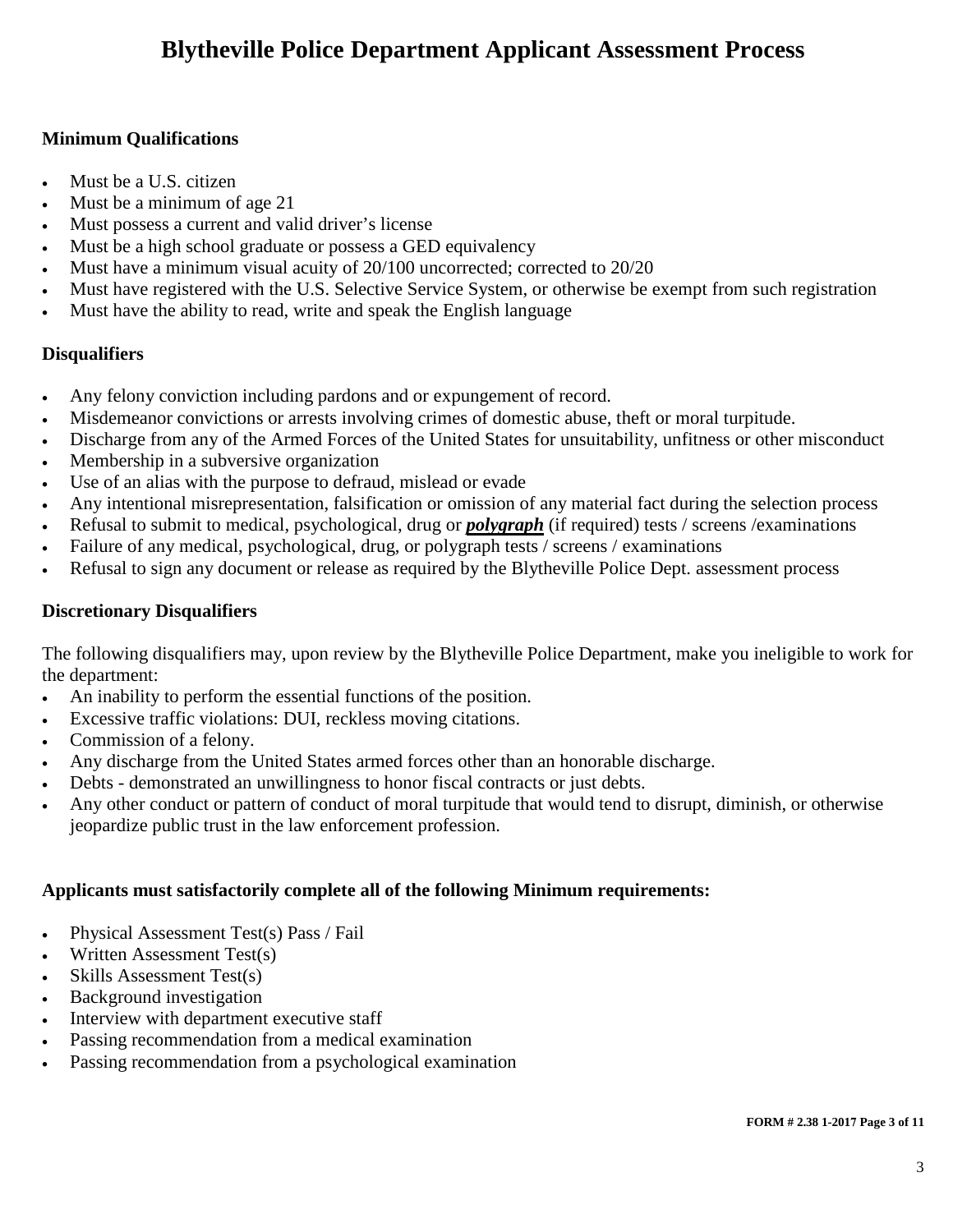## **Blytheville Police Department Applicant Assessment Process Physical Fitness Ability / Agility**

The applicant will be administered the following physical fitness ability / agility tests and in the following order. Applicants must pass each individual requirement of this portion of the assessment process to continue on to the next. The department will make reasonable efforts to complete the initial assessment process including testing and primary interview in the same day for applicants traveling extended distances.

**Physical Fitness Assessment Test(s):** Each applicant will start the assessment process with the physical fitness ability / agility portion and must successfully complete each of the five tasks in order to continue in the selection process.

|                                | 1. Standing Vertical Jump: To measure leg power, the applicant will stand arm extended and touch a point<br>as high as possible. The first "touch" will be the start mark. The applicant will have<br>three attempts to jump with the extended arm and hand to increase the height of the<br>second mark. A minimum height needed to pass the test and move on to the next<br>requirement is 12 inches.                                                                                                                                                                                                                                                                                          |
|--------------------------------|--------------------------------------------------------------------------------------------------------------------------------------------------------------------------------------------------------------------------------------------------------------------------------------------------------------------------------------------------------------------------------------------------------------------------------------------------------------------------------------------------------------------------------------------------------------------------------------------------------------------------------------------------------------------------------------------------|
| $2. Sit-Ups:$                  | To measure abdominal muscular endurance, the applicant will lie on their back with<br>their knees bent at a 90 degree angle and the heels on the mat or ground. The feet may<br>be together or apart but the heels must remain in contact with the mat or ground. The<br>feet may be held, with hands behind the head or held to the chest. Do not arch the back<br>or lift the buttocks. A repetition is counted after the shoulder touches the mat or ground<br>and the applicant then touches the knees with their elbows or fists. All resting will be<br>done in the up position. Minimum number needed to pass and move on to the next<br>requirement is twenty-four $(24)$ in one minute. |
| $3. Push-Ups:$                 | To measure upper body muscular endurance, the applicant will place their hands<br>approximately shoulder width apart. Feet may be together or up to twelve inches apart.<br>The applicant's body must remain in a straight line from the shoulder to the ankles<br>through the exercise. A repetition is counted when the body is lowered to approximately<br>four inches from the ground and then returned to the "locked out" elbows position with<br>a straight back. All resting will be done in the up position. Minimum number needed to<br>pass and move on to the next requirement is Seventeen (17) in one minute.                                                                      |
| 4. 1 Mile Run:                 | To measure aerobic power, this will be a timed run as a group with a maximum<br>allowable run time of 12:24 (min/sec) to pass and move on to the next requirement.                                                                                                                                                                                                                                                                                                                                                                                                                                                                                                                               |
| 5. 220 yrd / $(1/8$ mile) Run: | To measure anaerobic power, the applicant will complete a timed run single or as a<br>group with a maximum allowable run time of 53 seconds to pass and move on to the<br>next requirement.                                                                                                                                                                                                                                                                                                                                                                                                                                                                                                      |
| <b>6. Hand Dexterity:</b>      | To measure hand dexterity, the Applicant will load a semi-automatic pistol clip with<br>10 dummy rounds, load the clip into a pistol, successfully steady and aim the weapon<br>pulling the trigger 10 times single handed with each hand then unload the clip from<br>the pistol in 1:33 (min/sec) to pass and move on to the next requirement.                                                                                                                                                                                                                                                                                                                                                 |

**FORM # 2.38 1-2017 Page 4 of 11**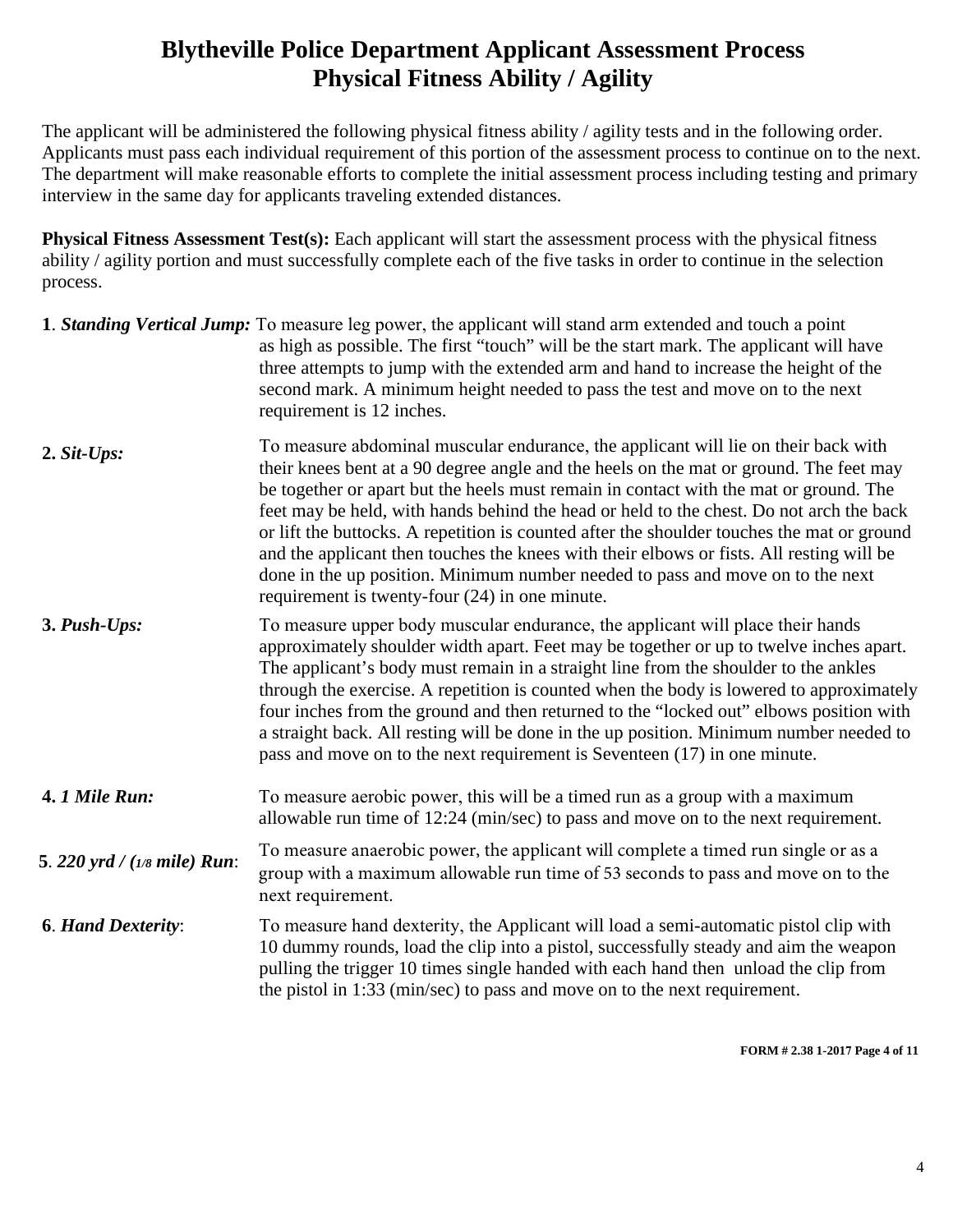# **Blytheville Police Department Applicant Assessment Process Written / Skills Test(s)**

The applicant may be administered any number of written or skills tests and in any order. Pass / Fail levels on any written or skills test(s) will be announced prior to the testing period. Applicants will have 2 hours to study provided study guides prior to taking the written police officer examination test. The department will make reasonable efforts to complete the initial assessment process including testing and primary interview in the same day for applicants traveling extended distances.

*Written Police Officer Examination Test:* The Applicant has two and one-half (2 <sup>1</sup>/<sub>2</sub>) hours to complete approximately 150 multiple-choice questions measuring the applicants following abilities:

- Verbal Comprehension
- Memory for Relationship
- Memory for Ideas
- Paired-Associate Memory
- Spatial Orientation
- Semantic Ordering
- Problem Sensitivity
- Spatial Scanning
- Induction

The general instructions are as follows: The questions are of the multiple-choice kind. Applicants are given four answers for each question and they must decide which one of them is the best answer. The Assessment Process administrator will provide complete instruction and examples prior to administering the test.

**Spelling Test:** Applicants are given 25 basic words that would be used in law enforcement.

*Grammar* : Applicants choose the correct punctuation and or wording for a series of pre-written sentences

- *Keyboarding:*Applicants are given a pre-written paragraph and a time limit to correctly type as many words as they can. The applicant will also enter data into a computer fillable form based on pre-written data. The tests are graded on standard words per minute typed with errors.
- *Report Writing***:** Applicants view a recorded scenario and are allowed to take written notes. After applicant's watch the scenario, they are given 30 minutes to write a report. The applicants abilities will be judged on the following:
	- Listening skills
	- Written communication skills
	- Spelling
	- Grammar
	- Ability to document information in a clear and concise manner
	- Neatness
- *Role Play***:** Applicants are required to interact with an individual who is following a scripted or predetermined series of events to determine the applicants ability to interact with others in areas such as problem solving, or teamwork, confrontations or public relations.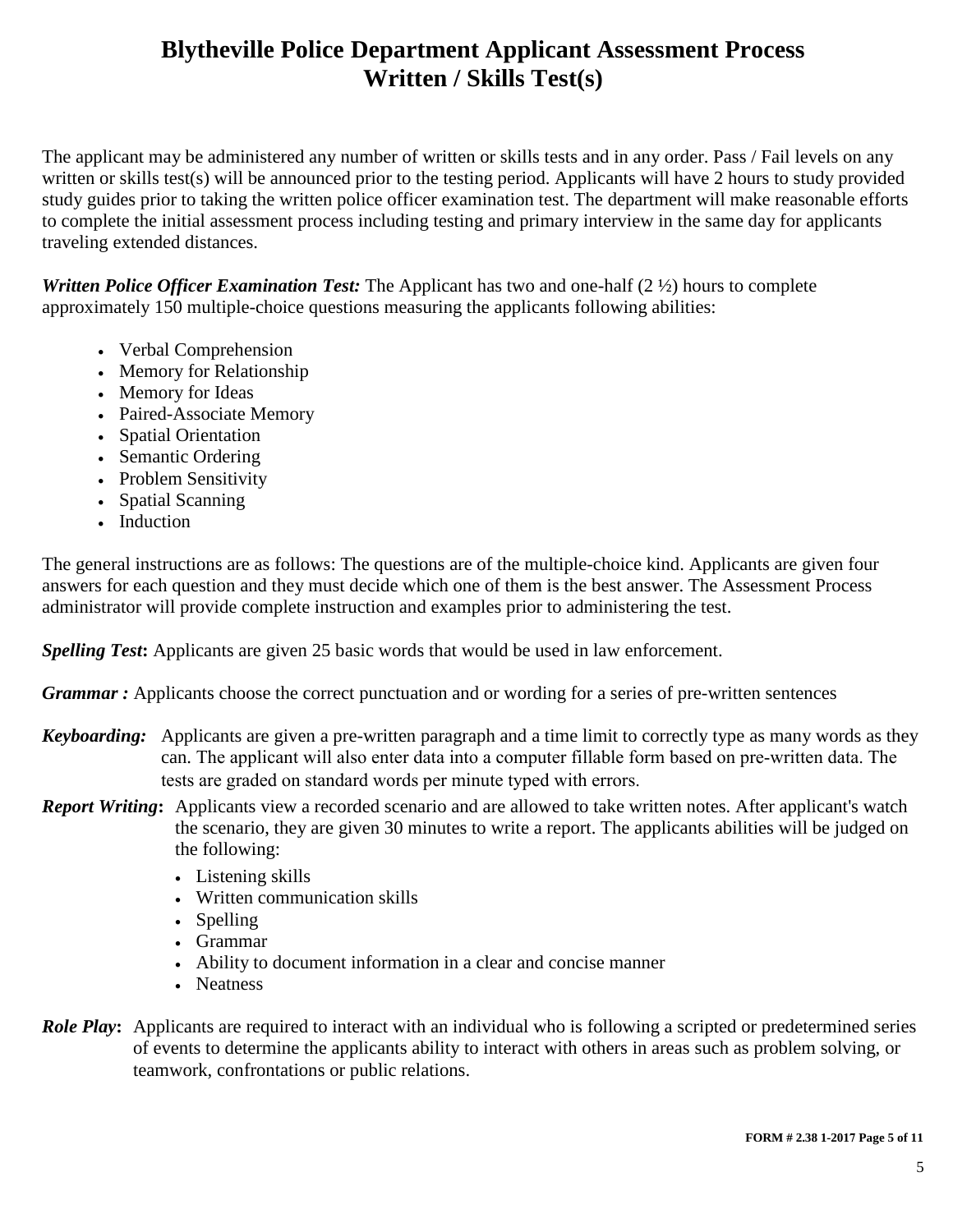#### **Blytheville Police Department Applicant Assessment Process Pay Scale and Notification of Residency Requirement**

#### **Residency Requirement:**

As a condition of continued employment with the city, uniformed employees (Police Officers) of the Blytheville Police Department must reside within Mississippi County. Employees must establish such residency not later than 6 months following their date of hire.

#### **Salaries: (unofficial subject to change)**

Police Officer applicants with no prior Law Enforcement experience will begin their career with the Blytheville Police Department at Starting Pay. Salary includes 120 hours of Vacation, and 88 hours of holiday pay. Officers also receive Sick Days and Paid Health Insurance. Upon successful completion of the Basic Police Academy they will move to Certified Officer status and receive pay at that level.

Certified Police Officer applicants with prior Law Enforcement experience considered a lateral transfer that will not require full academy training will begin their career with the Blytheville Police Department at Certified Officer level. Including Holiday Pay, 120 hours of Vacation, Sick Days and Paid Health Insurance for the Officer.

#### **Applicants:**

Police Officer applicants with no prior Law Enforcement experience will be required to take each phase of the employment assessment.

Police Officer Lateral Transfers applicants that are certified law enforcement officers that are currently not working for the Blytheville Police Department. The lateral transfer applicant may be required to complete some of the assessment examinations. If hired they will start at the Certified Police Officer pay scale.

Applicants or re-hires with certified Full-Time Law Enforcement experience that have not maintained employment as a full-time Law Enforcement Officer for six months or more are required to undergo a medical physical and psychological evaluation and may be required to complete some of the assessment examinations.

All applications will be held on file with the Blytheville Police Department for a period of one year. Open positions do not guarantee an applicant will be contacted, tested, interviewed or employed. If you have been contacted and entered into the assessment process but are not hired you may re-apply at anytime understanding that you may not be suited for employment with the Blytheville Police Department. Applicants that are not immediately hired but remain suited for employment may be contacted at anytime for employment or re-assessment purposes. Test results remain valid for 6 months.

**FORM # 2.38 1-2017 Page 6 of 11**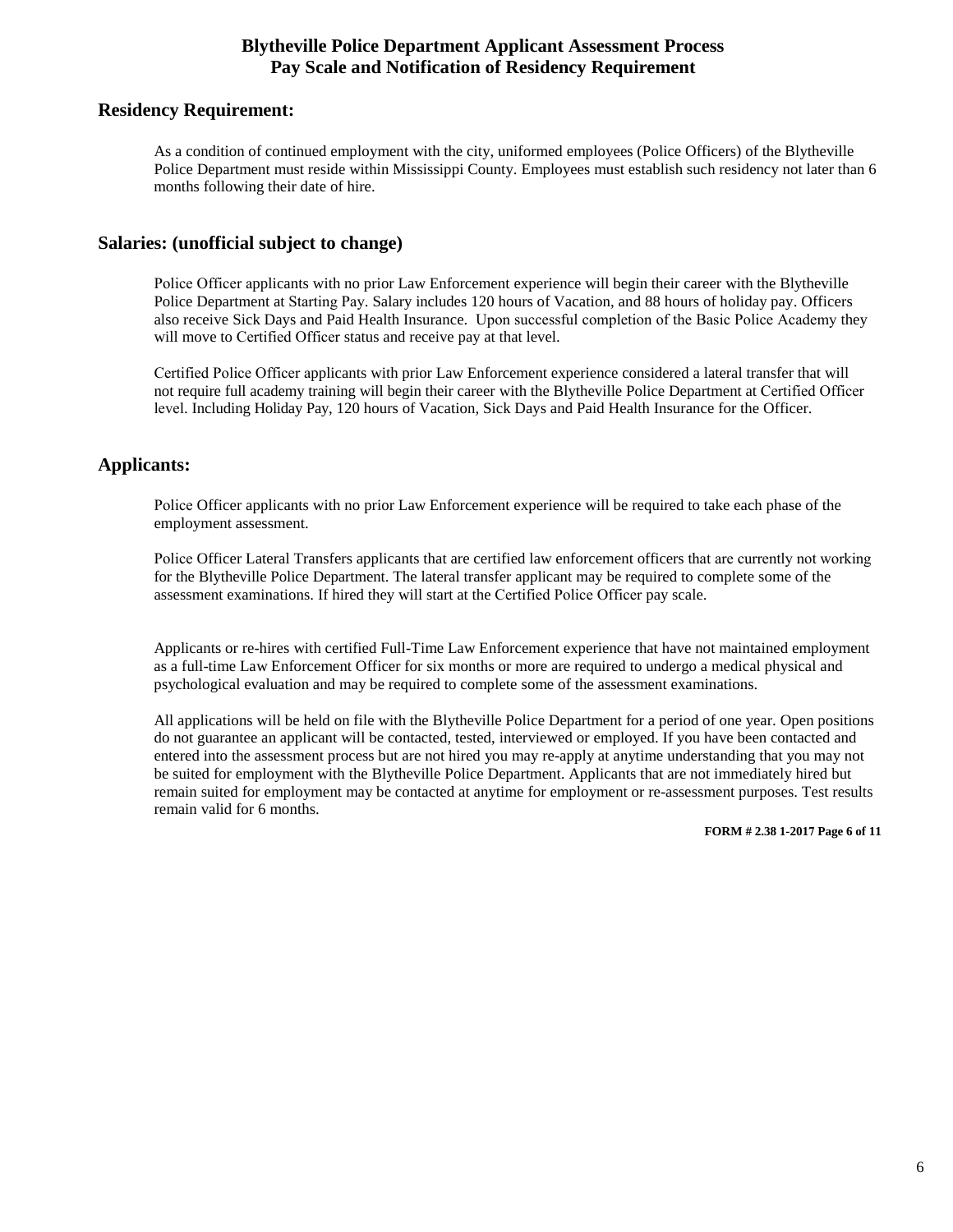### Blytheville Police Department

201 West Walnut Street Blytheville, AR 72315 Telephone (870) 763-4411

#### **General Waiver of Responsibility Waiver of Liability, Assumption of Risk, and Indemnity Agreement**

**Waiver:** I the undersigned in consideration of being permitted to participate in any way in the Blytheville Police Department applicant assessment process that includes but is not limited to an extensive background investigation and physical fitness ability and agility examinations do hereby authorize their officers, employees or other agents to investigate and compile a complete history of my former employment history, credit history, arrest record, criminal history, school record etc. I hereby release any and all law enforcement agencies, places of credit, schools, former or present employers, etc. and all persons acting under them, from all liability for damages whatsoever for furnishing any information concerning me from their files to the Blytheville Police Department. I the undersigned further agree that I shall not hold the City of Blytheville, Arkansas, the Blytheville Police Department, or any of its employees responsible for any injury or damage I may receive or cause to myself during or as a result of a Background Investigation, Physical Fitness Ability / Agility and or other examinations conducted by the Blytheville Police Department. I the undersigned, for myself, my heirs, personal representatives or assigns, do hereby release, waive, discharge, and covenant not to sue the Blytheville Police Department, City of Blytheville, its officers, employees, agents and or those assisting them from liability from any and all claims including the negligence of The Blytheville Police Department / City of Blytheville its officers, employees and agents**,** resulting in personal injury, accidents or illnesses (including death), and property loss arising from, but not limited to, participation in the Blytheville Police Department applicant assessment process that includes but is not limited to an extensive background check and physical fitness ability/agility examinations.

**Assumption of Risks:** Participation in the Blytheville Police Department applicant assessment process carries with it certain inherent risks that cannot be eliminated regardless of the care taken to avoid injuries or damages. I hereby assert that my participation is voluntary and that I knowingly assume all such risks agree to **INDEMNIFY AND HOLD** The Blytheville Police Department and City of Blytheville or those who provide information from their files to them **HARMLESS** from any and all claims, actions, suits, procedures, costs, expenses, damages and liabilities, including attorney's fees brought as a result of my involvement in the Blytheville Police Department applicant assessment process. The undersigned further expressly agrees that the foregoing Waiver and Assumption of Risk Agreement is intended to be as broad and inclusive as is permitted by the law, and that if any portion thereof is held invalid, it is agreed that the balance shall, notwithstanding, continue in full legal force and effect.

**Acknowledgment of Understanding:** I the undersigned have read this Waiver of Liability, Assumption of Risk, and Indemnity Agreement, fully understand its terms, and understand that I am giving up substantial rights, including my right to sue. I acknowledge that in fact the signature that appears on this document is my own and that I am signing the agreement freely and voluntarily, and intend by my signature to be a complete and unconditional release of all liability.

| Applicant's DOB                                                                                                      |                                                                                                                                                                                                                               |
|----------------------------------------------------------------------------------------------------------------------|-------------------------------------------------------------------------------------------------------------------------------------------------------------------------------------------------------------------------------|
|                                                                                                                      |                                                                                                                                                                                                                               |
|                                                                                                                      |                                                                                                                                                                                                                               |
|                                                                                                                      | Date and the same state of the state of the state of the state of the state of the state of the state of the state of the state of the state of the state of the state of the state of the state of the state of the state of |
| Subscribe and sworn to before me, a Notary Public, in and for the County of Mississippi, State of Arkansas, this the |                                                                                                                                                                                                                               |
|                                                                                                                      |                                                                                                                                                                                                                               |
| Notary Public                                                                                                        |                                                                                                                                                                                                                               |

Commission Expires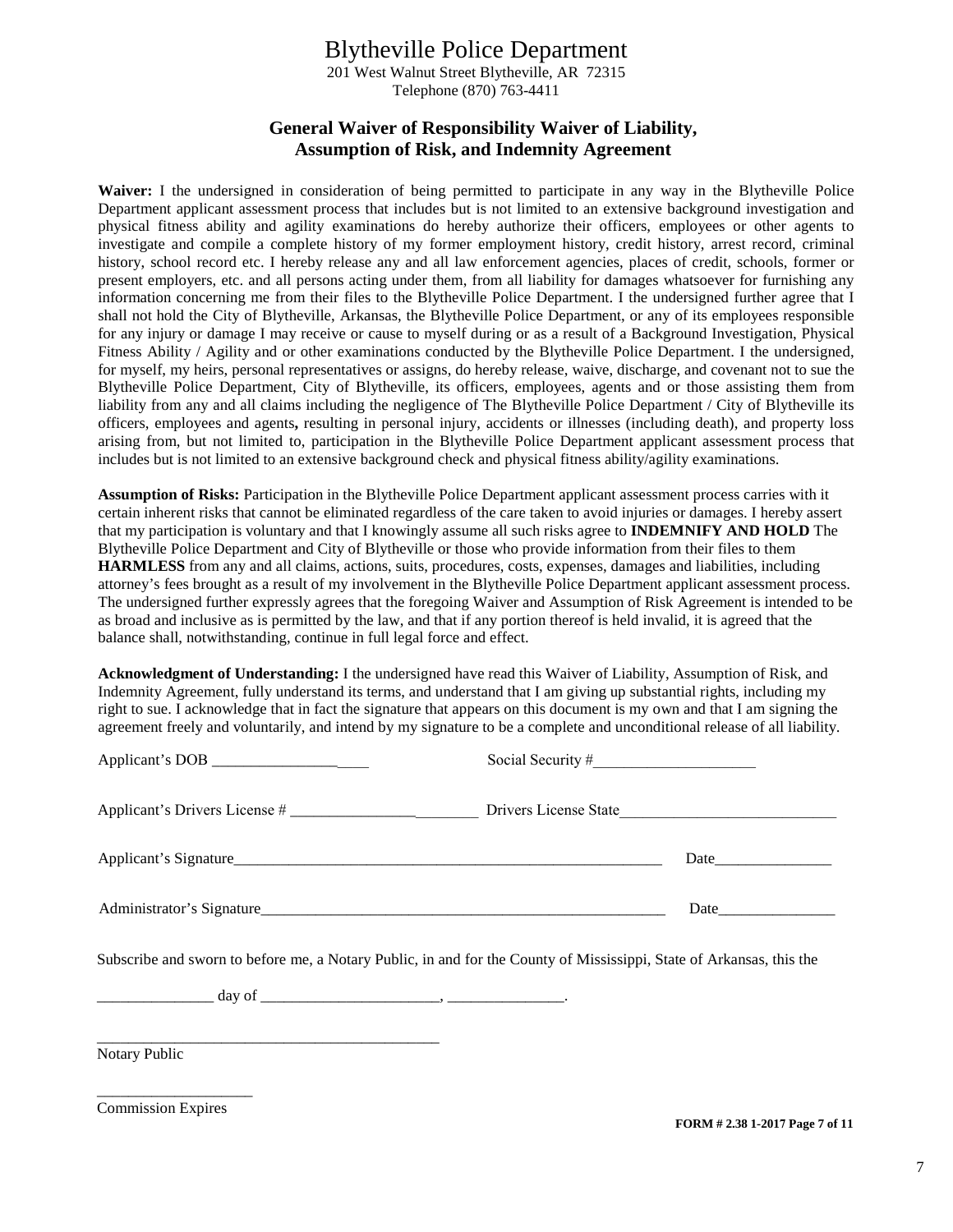# **City of Blytheville Blytheville Police Department**

# **Equal Opportunity Employer**

The City of Blytheville is committed to providing equal employment opportunity without regard to race, color, religion, national origin, sex, age, handicap or veteran status as required by all federal and state laws. Furthermore, the City does not discriminate on the basis of disability.

## **American with Disabilities Act**

The City of Blytheville abides by the requirements of the Americans with Disabilities Act and state laws governing employment of individuals with disabilities. Qualified individuals with disabilities may be entitled to an accommodation in the application process and/or in the workplace. Any qualified individual with a disability who requires reasonable accommodation in the employment process and/or in the workplace shall notify the Personnel Office. It shall be the responsibility of a qualified individual with a disability to request reasonable accommodation in the hiring process or in the workplace.

# **At-Will Employer**

The City of Blytheville is an at-will employer. This means that the City of Blytheville or any city employee may terminate the employment relationship at any time for any reason with the understanding that neither has an obligation to base that decision on anything but his or her intent not to continue the employment relationship. No policies, comments, or writings made herein or during the employment process shall be construed in any way to waive this provision.

**FORM # 2.38 1-2017 Page 8 of 11**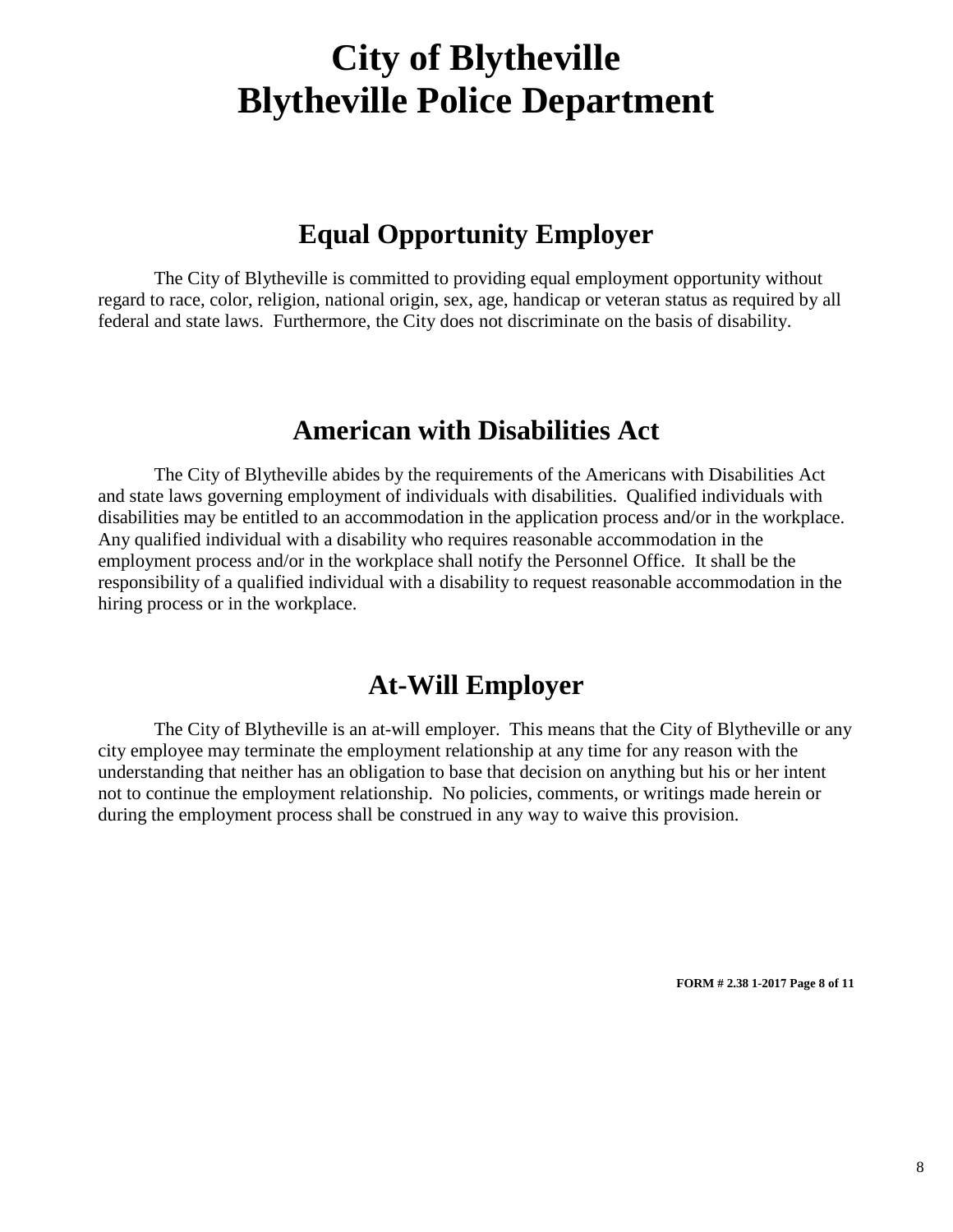#### **TO WHOM IT MAY CONCERN:**

**As an applicant for a position with the Blytheville Police Department, I recognize that two essential characteristics for anyone entering the law enforcement profession are honor and integrity. I further recognize the need for the Blytheville Police Department to conduct an extensive background check on every applicant.** 

**With this recognition in mind, I hereby authorize the Blytheville Police Department and its authorized representatives in possession of this release, or a copy thereof, within one year of its date, to obtain any information in your files pertaining to my employment, military, credit, education, juvenile court, psychological, or medical records, including not limited to academic, achievement, attendance, athletic, personal history, and disciplinary records, medical records, and credit records.** 

**I hereby direct you to release such information upon request of the Blytheville Police Department. This release is executed with full knowledge and understanding that the information is for official use. Consent is granted to all parties to furnish such information, as described above, to third parties in the course of fulfilling its official responsibilities. I hereby release you, as custodian of such records, and any law enforcement agency, court, school, college, university, or other educations institution, hospital, or other repository of medical records, credit bureau, lending institution, consumer reporting agency, or retail business establishment including its officers, employees, or related personnel, both individually and collectively, from any and all liability for damages of whatever kind, which may at any time result to me, my heirs, family or associates because of compliance with this authorization and request to release information, or attempt to comply with it.** 

**I am furnishing my Social Security Account Number on a voluntary basis with the understanding such is not required by any law or regulation. I have been advised that all parties will utilize this number only to facilitate the location of employment, military, credit, court, law enforcement, and educational records concerning me in connection with this application. Should there be any question as to the validity of this release, you may contact me as indicated below:**

| <b>Applicant's Full Name (Print):</b>                                        |  |
|------------------------------------------------------------------------------|--|
| <b>Address:</b>                                                              |  |
|                                                                              |  |
|                                                                              |  |
|                                                                              |  |
| Sworn to and signed before me, on this the ______ day of _______, _________, |  |
|                                                                              |  |
|                                                                              |  |
| <b>NOTARY SEAL</b>                                                           |  |
| <b>Printed Name of Notary Public:</b>                                        |  |
|                                                                              |  |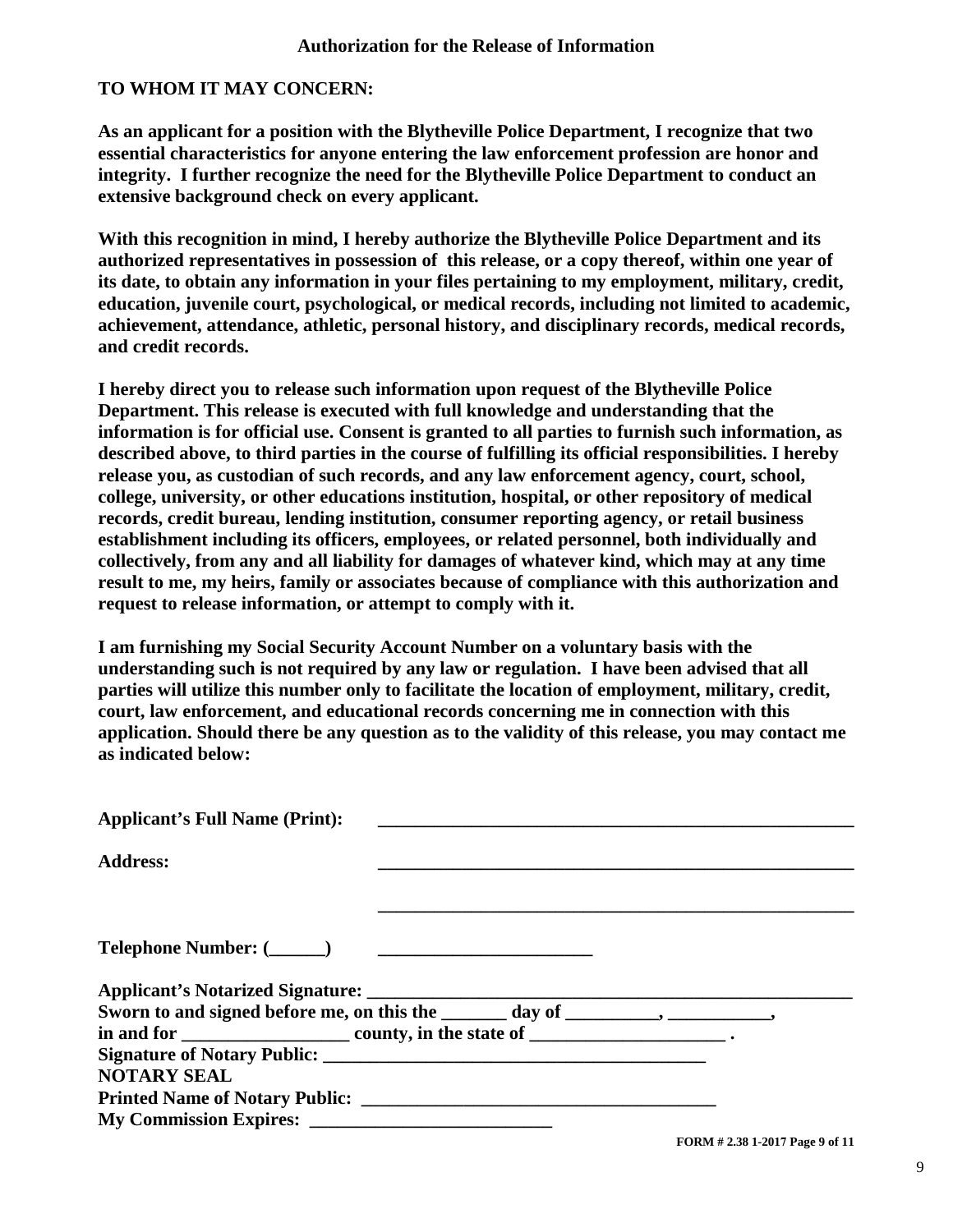#### **AFFIDAVIT**

#### **STATE OF ARKANSAS**

**\_\_\_\_\_\_\_\_\_\_\_\_\_\_\_\_\_\_\_\_\_\_\_\_\_\_, being first duly sworn on oath, states as follows: My name is \_\_\_\_\_\_\_\_\_\_\_\_\_\_\_\_\_\_\_\_\_\_\_\_\_\_\_\_\_\_\_\_. I am applying for an employment position with the Blytheville Police Department. As part of my background investigation, I have been asked to provide this sworn affidavit to attest to whether I have ever been the subject of a domestic violence investigation; a protective order related to domestic violence or an arrest based on a domestic violence charge. I understand that as a condition of employment, this background investigation requires that I provide this information. This is necessary to ensure that I meet the criteria for employment with the Blytheville Police Department. I understand that this information is necessary due to federal statutes which disqualify certain individuals from possessing firearms.** 

> **\_\_\_\_\_\_\_\_\_\_\_\_\_\_\_\_\_\_\_\_\_\_\_\_\_\_\_\_\_\_\_\_\_\_\_ Signature**

**Subscribed and sworn to before me this \_\_\_\_\_\_ day of \_\_\_\_\_\_\_\_\_\_\_\_\_\_\_\_\_ 20\_\_\_\_ Notary Public, County of \_\_\_\_\_\_\_\_\_\_\_\_\_\_\_ State of \_\_\_\_\_\_\_\_\_\_\_\_\_\_\_\_\_\_\_** 

**My Commission Expires:** 

**FORM # 2.38 1-2017 Page 10 of 11**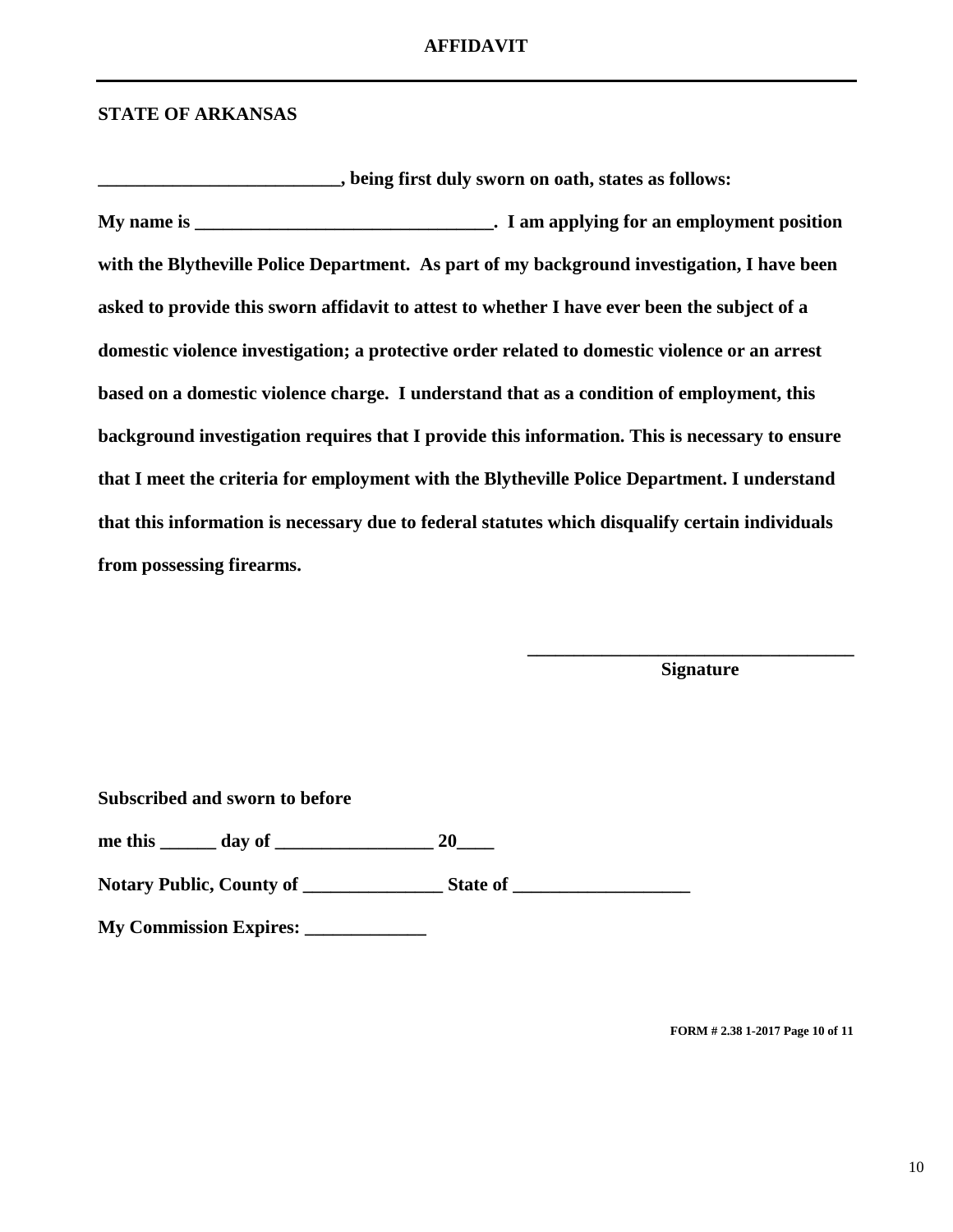#### **AFFIDAVIT**

#### **STATE OF ARKANSAS**

**EXECUTE:**  $\bullet$ , being first duly sworn on oath, states as follows: **My name is \_\_\_\_\_\_\_\_\_\_\_\_\_\_\_\_\_\_\_\_\_\_\_\_\_\_\_\_\_\_\_\_. I am applying for an employment position with the Blytheville Police Department. As part of my background investigation, I have been asked to provide this sworn affidavit to attest to whether I have any social network accounts. I understand that as a condition of employment, this background investigation requires that I voluntarily provide access to any such social network accounts I may have. This is necessary to ensure that I meet the criteria for employment with the Blytheville Police Department. I understand that this information in itself will not disqualify me from employment, but will provide the department with additional information that will assist in a reasonable employment background investigation.** 

**Signature**

**\_\_\_\_\_\_\_\_\_\_\_\_\_\_\_\_\_\_\_\_\_\_\_\_\_\_\_\_\_\_\_\_\_\_\_** 

**Subscribed and sworn to before**

**me this day of**  20

**Notary Public, County of \_\_\_\_\_\_\_\_\_\_\_\_\_\_\_\_\_\_\_\_\_ State of \_\_\_\_\_\_\_\_\_\_\_\_\_\_\_\_\_\_\_\_\_** 

**My Commission Expires: \_\_\_\_\_\_\_\_\_\_\_\_\_** 

**FORM # 2.38 1-2017 Page 11 of 11**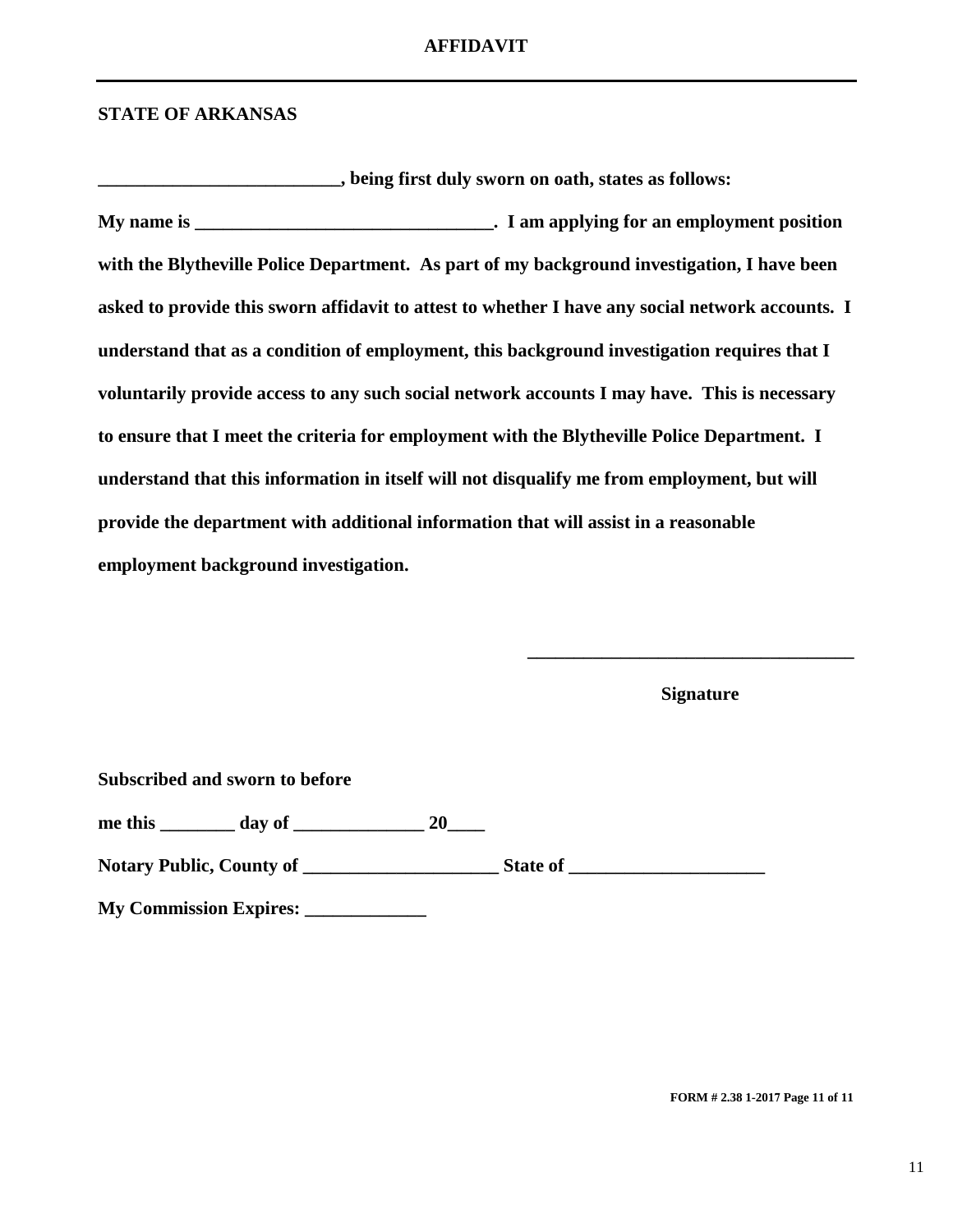# **CLEST**

# **SPECIFICATION S-1**

### **TITLE: CITIZENSHIP AND AGE VERIFICATION**

This requirement supplements Section1002 (3)(a) and (b) of the Regulations. Verification of U.S. citizenship and age of an applicant is required.

### **REQUIREMENT**

Every officer employed by a law enforcement unit must be a citizen of the United States of America and must be at least twenty-one (21) years of age.

### **PROCEDURES**

- 1. Verification of place and date of birth may be established by any of the following means:
	- (a) Birth Certificate
	- (b) Family Bible Records
	- (c) Religious Documents (Certificate of baptism, birth, etc.)
	- (d) Copy of Department of Defense Notice of Separation (DD-214)
	- (e) Local voter registration records
	- (f) Naturalization or other citizenship records
	- (g) Any other official documents approved by the Commission
- 2. Copies of the documents used for verification will be retained by the employing agency and must be available for examination at any reasonable time by representatives of the Commission.